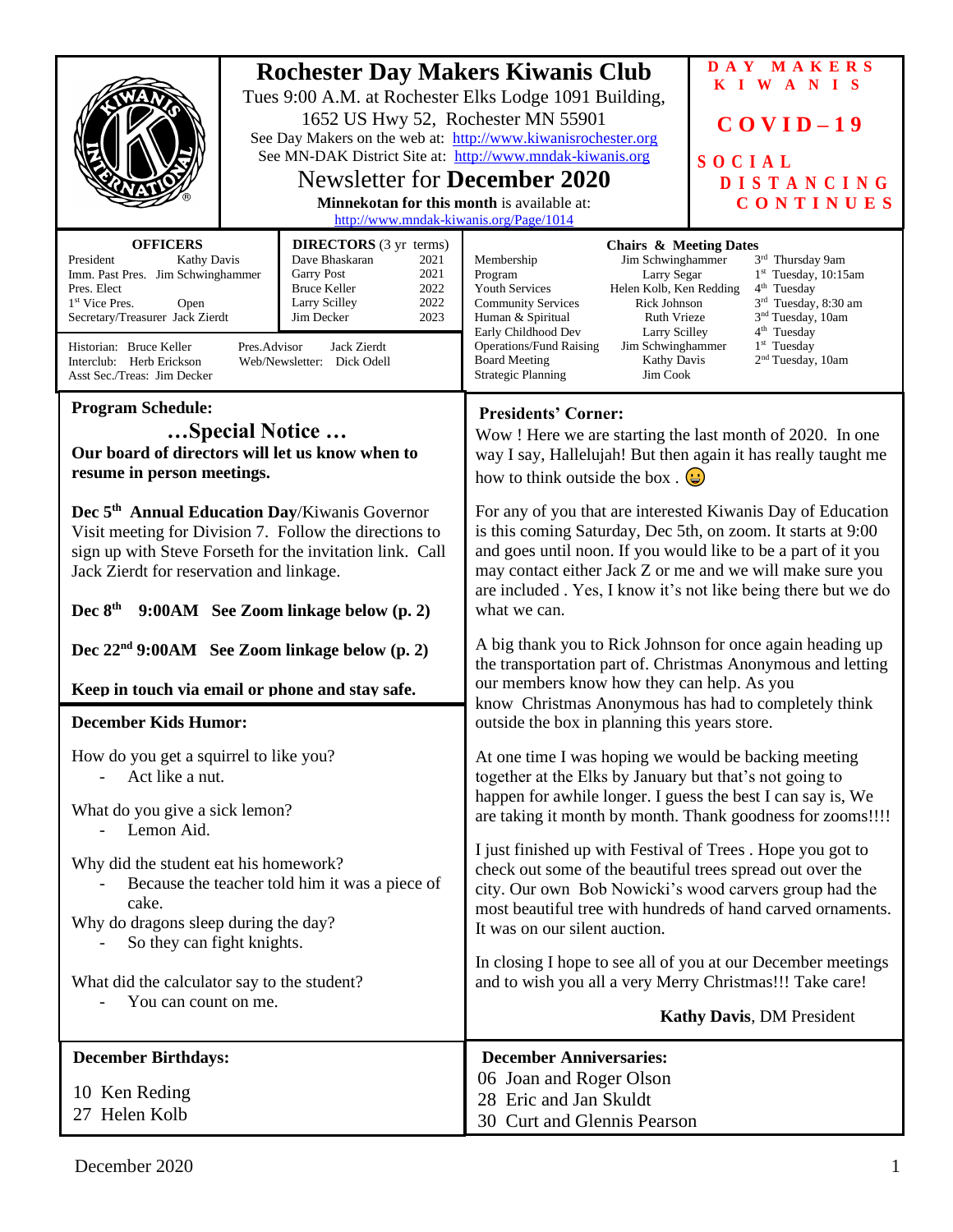| <b>Treasurer's Report - 11/30/2020</b>                                                                                                                                                                                                                  | <b>BOARD OF DIRECTORS MEETING: 11/10/2020</b>                                                                                                                                                                                                                                                                                                                                                                                                                  |
|---------------------------------------------------------------------------------------------------------------------------------------------------------------------------------------------------------------------------------------------------------|----------------------------------------------------------------------------------------------------------------------------------------------------------------------------------------------------------------------------------------------------------------------------------------------------------------------------------------------------------------------------------------------------------------------------------------------------------------|
| <b>Bank Balance 11/30/2020:</b><br>19,687.49<br>3,269.47<br><b>Administrative Account</b><br>\$<br>\$<br>12,185.88<br>Service Account<br>\$<br>4,232.14<br><b>Charitable Account</b><br><b>Total Membership</b><br>46<br><b>Jack Zierdt</b> , Treasurer | Kathy called the ZOOM Board meeting to order at 10:05<br>AM<br><b>Board Members/Committee Chairs Present:</b><br>Rick<br>Johnson, Jack Zierdt, Dave Bhaskaran, Jim Cook, Garry<br>Post, Kathy Davis, Bruce Keller, Jim Decker,<br>Board Members/Committee Chairs Absent: Larry<br>Segar, Ken Reding, Ruth Vrieze, Helen Kolb, Jim<br>Schwinghammer, Larry Scilley,<br><b>Others Present: None</b><br><b>Approval of Agenda:</b> Dave Bhaskaran moved and Garry |
| <b>Children's Fund:</b><br><b>Amazon Smile Program</b>                                                                                                                                                                                                  | Post seconded to approve the Agenda as presented.                                                                                                                                                                                                                                                                                                                                                                                                              |
| When you shop this fall, remember the Amazon Smile<br>Program for boosting our fundraising projects.                                                                                                                                                    | <b>Approval of Minutes of Previous Meeting:</b><br>Dave<br>Bhaskaran moved, and Jim Decker seconded to approve<br>the minutes from the October 13th Board Meeting.<br><b>Approved</b>                                                                                                                                                                                                                                                                          |
| https://smile.amazon.com/gp/chpf/homepage?orig=%2F                                                                                                                                                                                                      | Treasurer's Report for October 31, 2020: The printed                                                                                                                                                                                                                                                                                                                                                                                                           |
| Same products, same prices, same service. Amazon<br>donates 0.5% of the price of eligible purchases.                                                                                                                                                    | report was sent out to all board members preceding the<br>meeting. Following discussion, the report was filed as sent<br>out. Approved                                                                                                                                                                                                                                                                                                                         |
| What a good fundraising opportunity for our Kiwanis<br>Clubs. Check it out at the web site shown above.                                                                                                                                                 | The bill for the Kiwanis International and MN-                                                                                                                                                                                                                                                                                                                                                                                                                 |
| <b>Herb Erickson and Dick Odell</b>                                                                                                                                                                                                                     | Dakotas Kiwanis District annual dues in the<br>amount of \$4,682.00 for 46 members has arrived<br>and was presented. It will be paid as it falls                                                                                                                                                                                                                                                                                                               |
| Day Makers ZOOM Meetings:                                                                                                                                                                                                                               | withing the budget.                                                                                                                                                                                                                                                                                                                                                                                                                                            |
| Time: Dec 8, 2020 09:00 AM Central Time (US and<br>Canada)<br>https://us02web.zoom.us/j/89286994663?pwd=Vmlhblg<br>2WnJFTnNiNTIQRXJkeHlSdz09                                                                                                            | At the present time we still have 9 members that<br>have not paid dues for the October – December<br>of this Kiwanis Year. Bills were sent by email<br>following the Board Meeting.<br>Discussion was held on the subject of having the<br>Happy Bucks segment during our Zoom<br>meetings. A statement regarding this will be put<br>in the weekly updates.                                                                                                   |
| Meeting ID: 892 8699 4663<br>Passcode: goblue                                                                                                                                                                                                           |                                                                                                                                                                                                                                                                                                                                                                                                                                                                |
| Time: Dec 22, 2020 09:00 AM Central Time (US and<br>Canada)<br>https://us02web.zoom.us/j/81375053521?pwd=TzhjSzh<br>VdGs2dWFmelBGcGVzUWZZUT09<br>Meeting ID: 813 7505 3521<br>Passcode: goblue<br><b>David Bhaskaran</b>                                | <b>UNFINISHED BUSINESS:</b><br>We will continue to hold our meetings via Zoom at least<br>through January 2021.<br>Rick Johnson brought up the HyVee receipts collection for<br>Harriet Bishop and Riverside Elementary Schools.<br>Anyone having or saving receipts should put them in an<br>envelope and deliver them to the Bell Ringing station<br>during the time slots for the Day Makers or put them in an                                              |
| <b>KI Youth Protection Guidelines:</b><br>Questionnaire                                                                                                                                                                                                 | envelope and send them to Kathy Davis or Helen Kolb no                                                                                                                                                                                                                                                                                                                                                                                                         |
| Here is the link to the KI Youth Protection (Questionnaire)<br>Guidelines that Jack Z referenced in Nov.                                                                                                                                                | later than December 17 <sup>th</sup> . Following that date, they will be<br>divided and taken to the schools.                                                                                                                                                                                                                                                                                                                                                  |
| http://kiwanisrochester.org/KIYouthGuide2020.pdf                                                                                                                                                                                                        | Ruth Vrieze was not present so there was no report on the<br>Salvation Army Bell Ringing for 2020. We have 4 dates<br>that we are scheduled for the Day Makers Kiwanis Club to<br>ring bells at Hy Vee North.                                                                                                                                                                                                                                                  |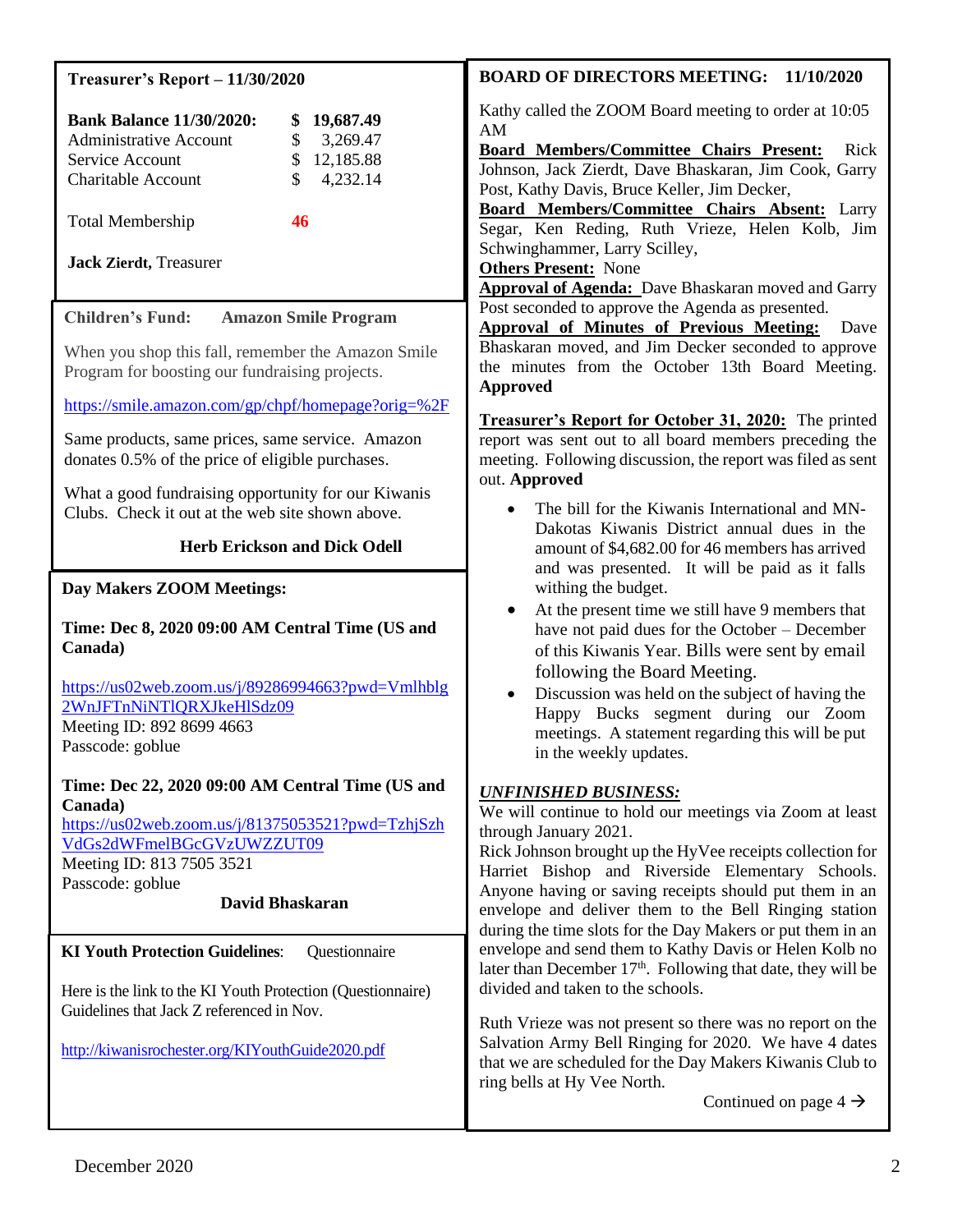#### **Kiwanis Day Makers Club Dues:**

December is the  $3<sup>nd</sup>$  month of the  $1<sup>st</sup>$  quarter of the new Kiwanis year. Therefore, the 1<sup>st</sup> quarter (Oct, Nov, Dec) dues are now payable. Please send your check for the  $1<sup>st</sup>$  quarter dues to Jack.

The dues are as follows: Regular Membership \$45.00 @quarter; Spouse Membership \$25.00 @quarter and Life Membership \$35.00 @quarter.



**Jack Zierdt** DM Treasurer

#### **Harriet Bishop K-Kids update**

I received an e-mail from Bishop K-Kids advisor Katie Schafer saying that they will begin meeting virtually via Google Meets. The first meeting will be Wednesday Dec. 2 and I told her I will make every effort to sit in ….. which may be a challenge on two fronts;

- One, being Christmas Anonymous is starting and
- Second, how easy I can assimilate Google Meets.

She went on to say how the kids told her how much they looked forward to K-Kids over the summer and how many wanted to follow in their sibling's footsteps.

Katie said that Jovan Kristo the school counselor will be helping her lead this year.

She also gave me a **Google Meets** link if anyone is interested.

**Rick Johnson**

### **Salvation Army Bell Ringing:**

We're off to a good start with the Red Kettle Bell Ringing and will continue with two shifts each for the next two Thursdays. Our first four ringers reported having a great time and lots of fun ringing. We are assigned to ring bells at HY-VEE NORTH on 37<sup>th</sup> Street. Bring your friends and relatives with you.

We chose Thursdays and have had good sign ups thus far. We need two people for each slot. I will list the open slots available at this time. Thursday, Dec. 10. 5-7 p.m. (only one person needed yet), Thursday, Dec. 17, 5-7 pm.

We are required to wear masks and gloves (our own winter gloves or rubber gloves). We are asked to wipe down the kettle often with Chlorox wipes that will be provided. Aprons and bells are in a backpack beneath the kettle. Return these to the backpack unless the next bell ringers have arrived.

We have a nice laminated sign indicating that the current ringers are from the Rochester Day Makers' Kiwanis Club which we will display during each of our sessions.



Yes, this is the Schwinghammers and Deedee Odell.



And this is Kathy and Linda…..

**Ruth Vrieze**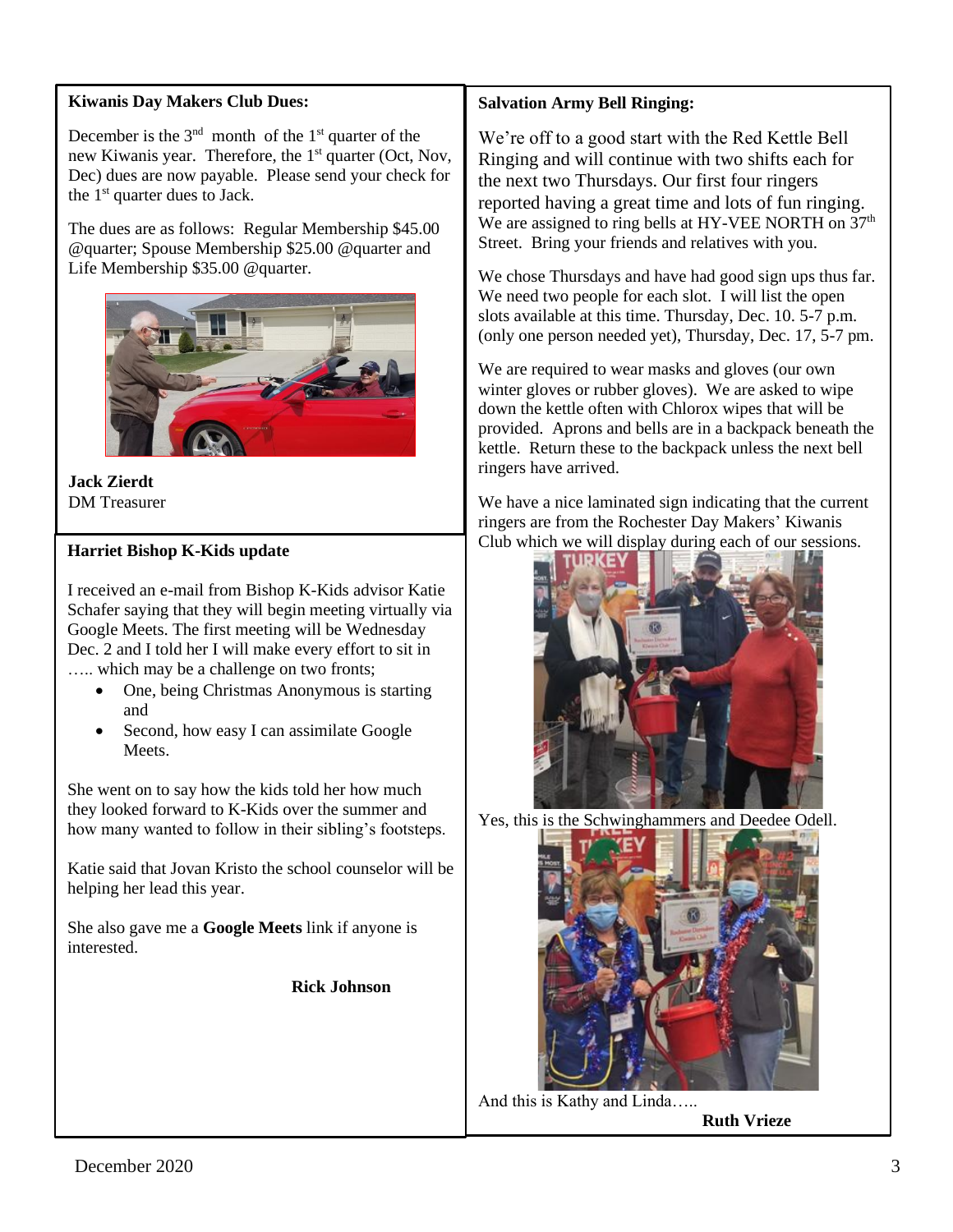#### **BOARD OF DIRECTORS MEETING: 11/10/2020** (Continued from page 2)

We are scheduled for November 19t; December 3rd; 10<sup>th</sup> and  $17<sup>th</sup>$  for 2 shifts of 2 hours each from 3 to 5 and 5 to 7. The December  $3<sup>rd</sup>$  slots are already filled by Dave & Maureen Bhaskaran and Rick & Sue Johnson.

# *NEW BUSINESS:*

Jack mentioned that he has informed Kiwanis International that our Key Club at Century High School and our two K-kids clubs at Harriet Bishop and Riverside are not holding meetings during this Covid time. We were given a reprieve from paying dues for this year due to not holding meetings.

However, our club is still credited with sponsoring the clubs and their listed under our Day Makers name. Kathy mentioned that she has been in communication with the Elks Club regarding our storage of belongings of Club items and especially the big white cabinet even though we are not holding meetings during this time. She has communicated to the Elks that we plan to return to in person meetings at their facility when this pandemic clears up for meeting attendance. She asked if they would like us to pay some rent for the storage and is waiting for an answer to this inquiry.

A brief discussion was held on whether we should meet more often and whether we should try to hold some committee meetings via Zoom during this time. It was decided that we would hold off on committee meetings at the present time and that our frequency of club meetings seems to be adequate at the present time.

Kathy adjourned the meeting at 11:15 AM

**Jack Zierdt**

# **K-Dollar Challenge Fund Raising:**

Continue saving your "K Dollars" for the Children's Fund once again. The "K Dollar" Challenge will be held again for this next 2020-2021 Kiwanis year according to Kathy Welle, District Chair of Kiwanis International Foundation Children's Fund.

I will gladly collect your "K Dollars" whenever we meet once again as a club at the Elks. Until then, you can either send your "K Dollars" to me via US mail or just meet up with me to donate to this challenge.

K-Dollars are readily available in SD/WY, just ask Farmer Dick Odell.



The Kiwanis Children's Fund is a way of reaching children through grants, scholarship programs, and Kiwanis youth programs.

At the present time we have \$134.00 in "K-Dollars."

## **Judy Zierdt**

And yes, there is such a thing as a K-Dollar in the \$100 currency ….



**Dick Odell**

**One last joke:**

Why did the girl smear peanut butter on the road? To go with the traffic jam.